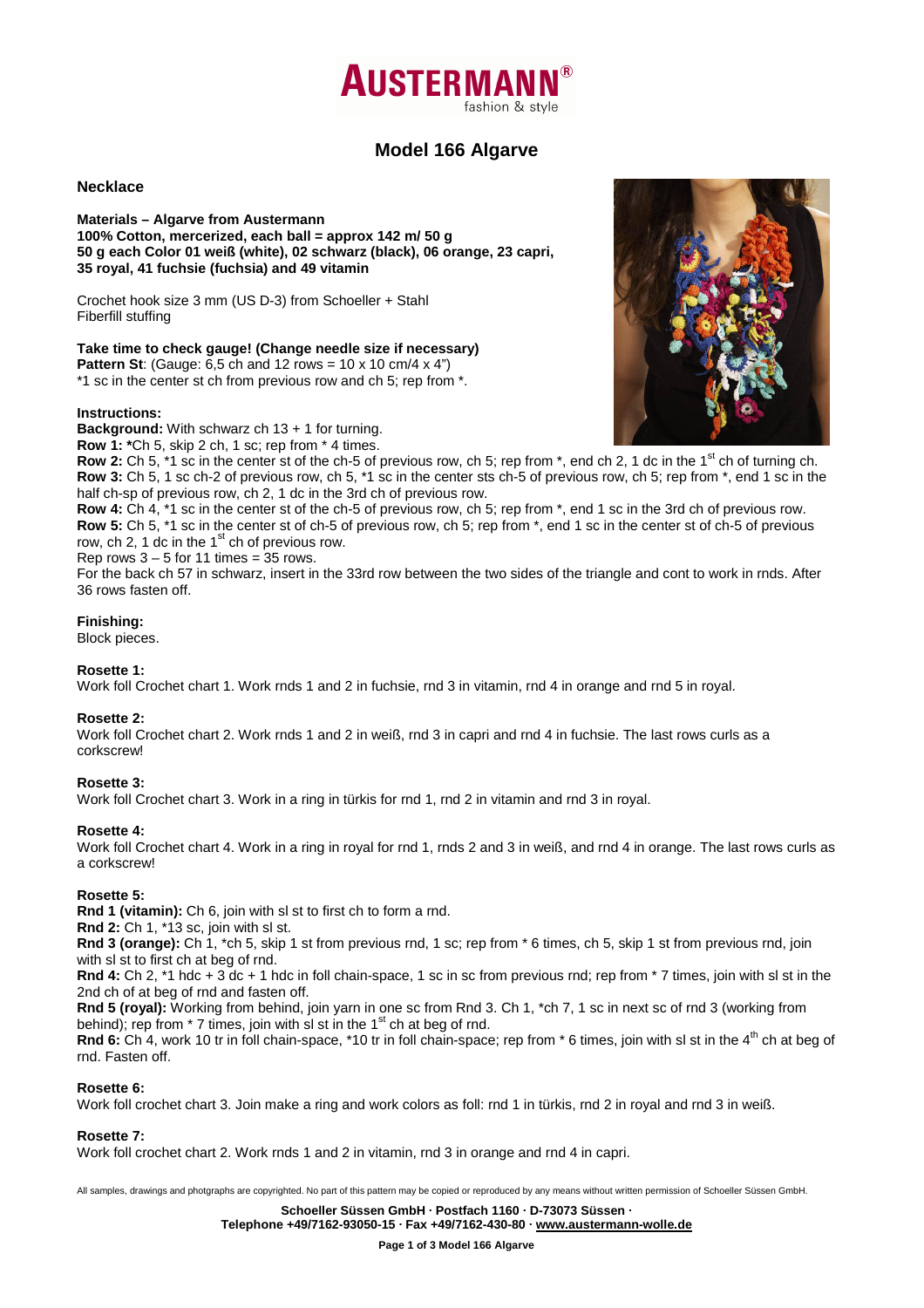

#### **Rosette 8:**

Work same as the first 4 rnds of Rosette 5, but work all rnds in fuchsie.

#### **Rosette 9:**

Work same as Rosette 5, but work rnds 1 and 2 in weiß, rnds 3 and 4 in fuchsie, rnds 5 and 6 in schwarz.

#### **Bobble (work 2 in weiß, 3 in royal, 4 each in vitamin, fuchsie, orange, capri and schwarz):**

**Rnd 1:** Ch 4, join with sl st to form rnd. **Rnd 2:** Ch 1, work 7 sc in ring, join with  $sl$  st = 8 sts. **Rnd 3:** Ch 1, work 2 sts in each st, join with sl st = 16 sts. **Rnd 4:** Ch 1, 15 sc, join with sl st = 16 sts. **Rnd 5:** Ch 1, work 2 sc tog around, join with sl st =  $8$  sts. Stuff with fiberfill. **Rnd 6:** Ch 1, work 2 sc tog around, join with sl st = 4 sts. Fasten off, leaving a long strand. Or crochet a short sl st chain.

#### **Stars (make 1 each in weiß, schwarz, fuchsie and royal, 2 in vitamin:**

**Rnd 1:** Ch 5, join with sl st to form a rnd.

**Rnd 2:** Ch 1, work 9 sc around ring, join with sl st = 10 sts.

**Rnd 3:** Ch 3, \*ch 7, work 7 sl st in the 7 ch just made, 1 dc in one st from previous rnd; rep from \* 9 times, ch 7, work 7 sl st in the 7 ch just made, join with sl st in top of beg ch3.

cm

29

 $29$ 

Sew 3 stars together.

#### **Bells (make 1 each in weiß and orange, 2 each in vitamin and capri, 3 in royal):**

Ch 8. Ch 3, work 4 dc in the  $4<sup>th</sup>$  ch, skip 1 ch, work 4 dc in the foll ch. Sew 3 bells each to the lower edge of rosettes 3, 5 and 6.

#### **Finishing:**

Sew Rosettes (shown on diagram as 1-9), Bobbles (shown on diagram as B) and Stars (shown on diagram as stars) foll diagram. As desired, sew corkscrews (as described on Rosette 2 or 4 in rnd 4) and small sl st chains in various colors to the Rosettes and Background.



All samples, drawings and photgraphs are copyrighted. No part of this pattern may be copied or reproduced by any means without written permission of Schoeller Süssen GmbH.

**Schoeller Süssen GmbH · Postfach 1160 · D-73073 Süssen · Telephone +49/7162-93050-15 · Fax +49/7162-430-80 · www.austermann-wolle.de**